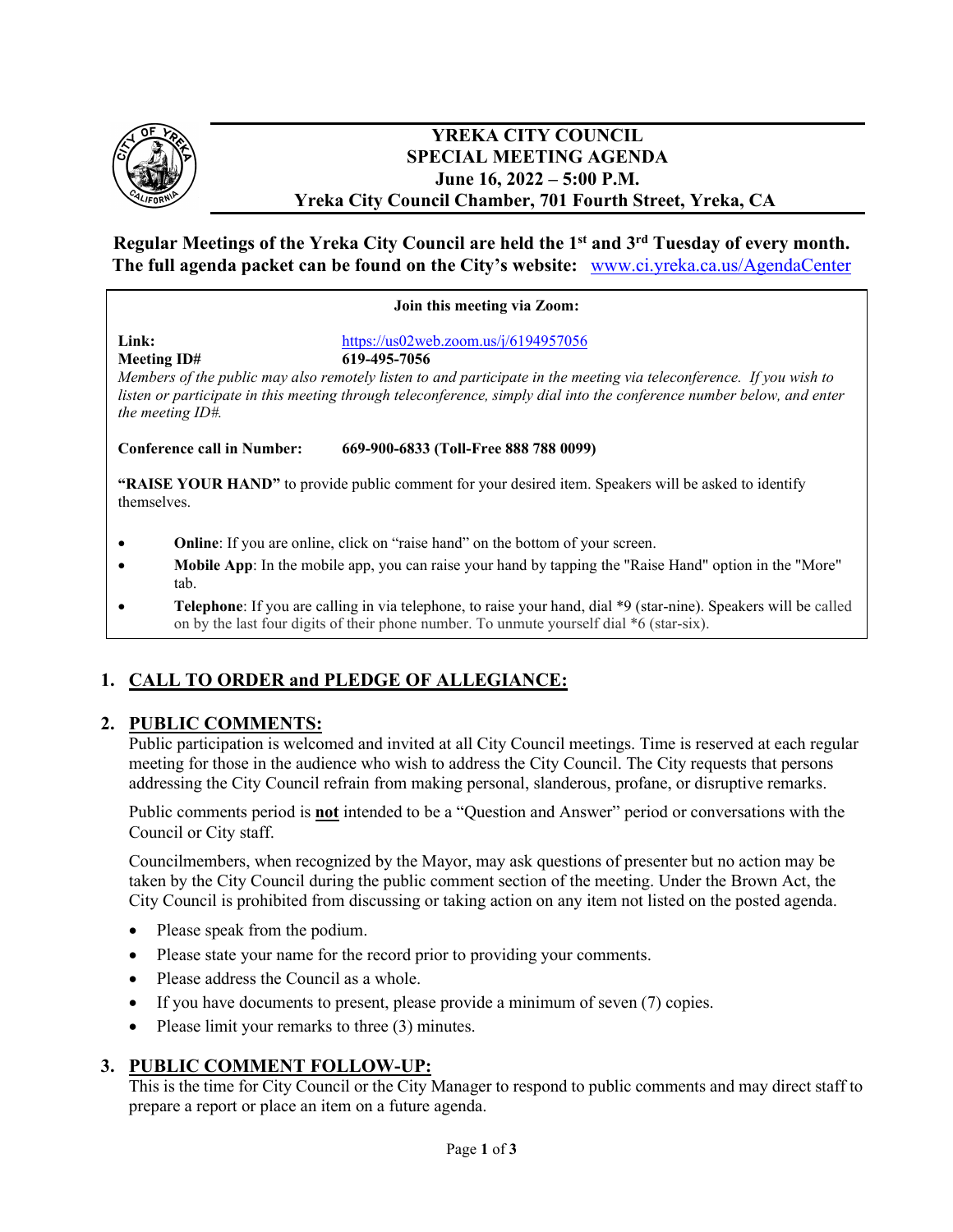# **4. OLD BUSINESS:**

## *City Manager/Planning Director*

**Agenda Title:** City of Yreka Project List – Review and discussion of City Capital and Operating Project list

**Recommended City Council Action:** Receive input and possible direction on City Capital and Operating Project list to incorporate into City's strategic planning process.

# **5. CITY MANAGER/STAFF REPORTS:**

City Manager and Staff may make brief announcements or reports at this time.

## **6. COUNCILMEMBER STATEMENTS AND REQUESTS:**

Members of the Council may make brief announcements, reports, or request staff to report to Council on any matter at a subsequent meeting.

# **7. ADJOURNMENT.**

In compliance with the requirements of the Brown Act, notice of this special meeting has been posted in a publicly *accessible place, 24 hours in advance of the meeting.*

*All documents produced by the City which are related to an open session agenda item and distributed to the City Council are made available for public inspection in the City Clerk's Office during normal business hours.*

*Public Hearings: If, in the future, you wish to challenge in court any of the matters on an agenda for which a public hearing is to be conducted, you may be limited to raising only those issues which you (or someone else) raised orally at the public hearing or in written correspondence received by the City at or before the hearing. Any person seeking to challenge a City Council decision made as a result of a proceeding in which by law a hearing is required to be given, evidence is required to be taken, and the discretion in the determination of facts is vested in the City Council, shall be required to commence that action 90 days following the date on which the decision becomes final as provided in Code of Civil Procedure Section 1094.6. Please refer to Code of Civil Procedure 1094.6 to determine how to calculate when a decision becomes "final."*

*"CHALLENGING DECISIONS OF CITY ENTITIES The time limit within which to commence any lawsuit or legal*  challenge to any quasi-adjudicative decision made by the City of Yreka is governed by Section 1094.6 of the Code of *Civil Procedure, unless a shorter limitation period is specified by any other provision, including without limitation Government Code section 65009 applicable to many land use and zoning decisions, Government Code section 66499.37 applicable to the Subdivision Map Act, and Public Resources Code section 21167 applicable to the California Environmental Quality Act (CEQA). Under Section 1094.6, any lawsuit or legal challenge to any quasi-adjudicative decision made by the City must be filed no later than the 90th day following the date on which such decision becomes final. Any lawsuit or legal challenge, which is not filed within that 90-day period, will be barred. Government Code section 65009 and 66499.37, and Public Resources Code section 21167, impose shorter limitations periods and requirements, including timely service in addition to filing. If a person wishes to challenge the above actions in court, they may be limited to raising only those issues they or someone else raised at the meeting described in this notice, or in written correspondence delivered to the City of Yreka, at or prior to the meeting. In addition, judicial challenge may be limited or barred where the interested party has not sought and exhausted all available administrative remedies."*

*The City of Yreka does not discriminate on the basis of race, color, national origin, religion, age, gender, sexual orientation, disability, or any other legally protected classes in employment or provision of services. In compliance with the Americans with Disabilities Act, those requiring accommodations for this meeting should notify the City Clerk 48 hours prior to the meeting at (530) 841-2386 or by notifying the Clerk at [cityclerk@ci.yreka.ca.us](mailto:cityclerk@ci.yreka.ca.us).* 

AFFIDAVIT OF NOTIFICATION AND POSTING